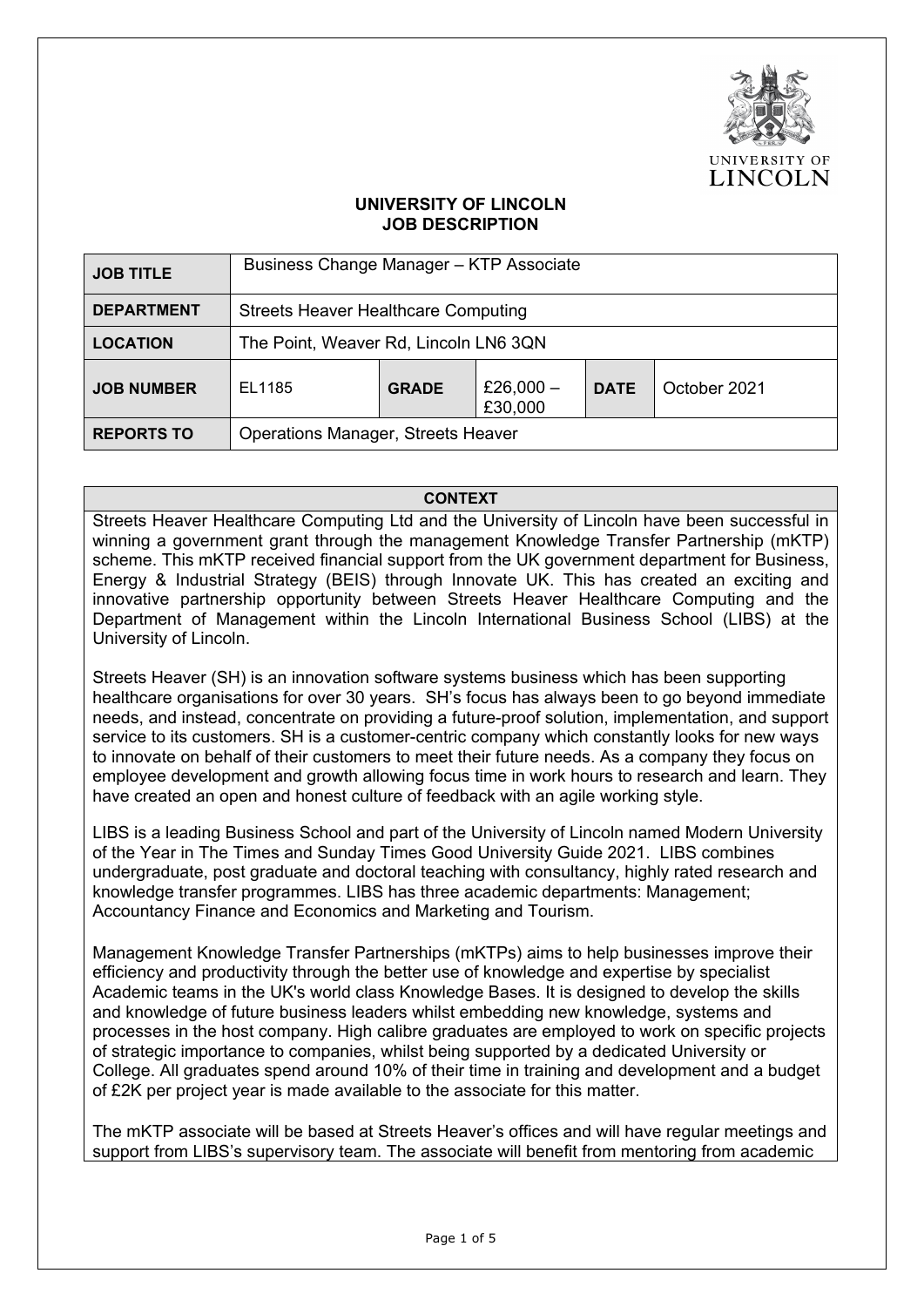

and professional supervisors as well as guidance and support from their mKTP advisor and the University of Lincoln's KTP Office.

The mKTP will provide an exciting opportunity which aims to meet the needs of a changing healthcare landscape in the UK and will help Street Heaver improve their organisational leadership and to achieve business improvement through increased creativity and employee engagement.

To find out more about Knowledge Transfer Partnerships please see https://www.ktpuk.org/mktp/

#### **JOB PURPOSE**

During the mKTP it is envisaged that in collaboration with LIBS, SH plans to initiate changes to its organisational leadership which will lead to the launch of new products into the global healthcare market.

The Associate will design and develop a sustainable "learning" organisation framework that will facilitate decentralisation of decision-making within the business. Streets Heaver is a peoplecentric business, seeking to transform and disrupt its current organisation to benefit from the latest thinking in organisational development. A core part of the project, and one of its key innovations, will be to research, develop, and implement a series of performance indicators and measures – embedded in an "Innovation Development Framework" (IDF) – that the whole organisation can engage with to steer it to its strategic aims, noted above. This will ensure a permanent legacy of the mKTP built into the company's future operating 'DNA'. This role is a culture change project which involves developing a leadership development framework which will enable the company to be more agile and adaptive and able to innovate and generate more ideas.

The role will require the associate to quickly develop research and project management skills which will allow them to organise and facilitate workshops, analyse data (largely attitudinal surveys) and effectively convert findings into strategies for new.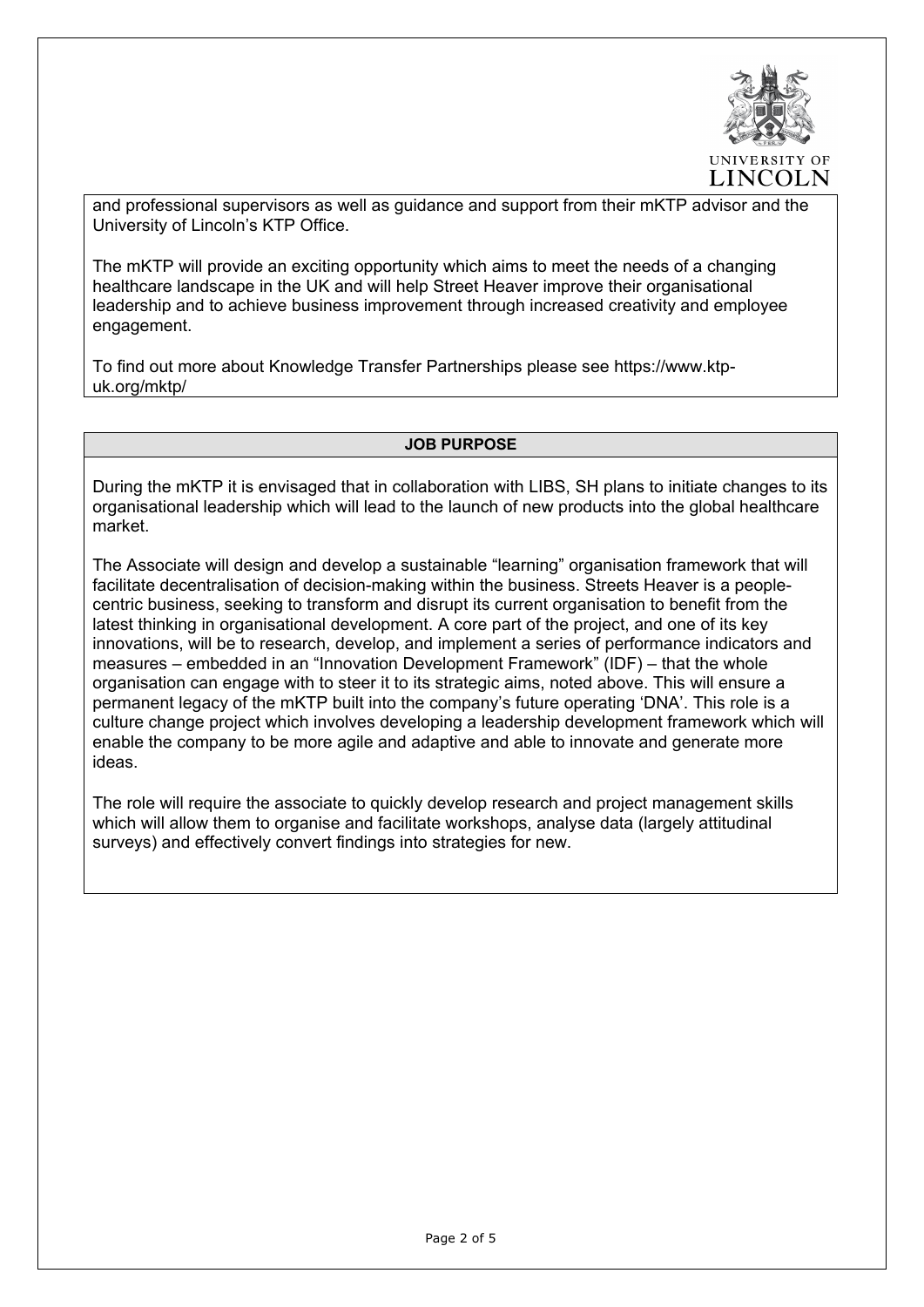

### **KEY RESPONSIBILITIES**

- Taking overall responsibility for the delivery of the mKTP project objectives and convening and leading monthly mKTP meetings to discuss progress, targets and resources;
- Completing an audit of current organisational development and innovation (decision making, leadership styles, communication, involvement, feedback, project teams etc) practices at SH to include documentary analysis, participant observation, meetings, interviews and survey techniques;
- Reviewing the literature on learning organisations and contemporary leadership theory to inform the development of an Innovation Development Framework (IDF);
- Developing, testing and evaluating an IDF trial/prototype project at SH to include working the SH senior team to generate Key Performance Indicators (KPI's), training and mentoring a pilot team and delivering, evaluating and reporting to the SH senior team and KTP team the results;
- Developing a project plan, working with the SH senior team to develop clear KPI's, rolling out the final IDF across SH and evaluating the results;
- Completing the compulsory mKTP Associate training modules;
- Providing regular progress reports for presentation at mKTP team meetings and SH senior team and staff meetings and presenting results at relevant professional and academic conferences;
- Managing the budget associated with the mKTP Project;
- Adhering to all confidentiality, IPR, IIP, health and safety procedures etc., established within the Company and LIBS;
- Completing a final report quantifying the benefits that have been achieved prior to the agreed end of the KTP programme;
- Any other duties that may be reasonably assigned by the Knowledge Base Supervisor/ Company Supervisor.

**In addition to the above, undertake such duties as may reasonably be requested and that are commensurate with the nature and grade of the post.**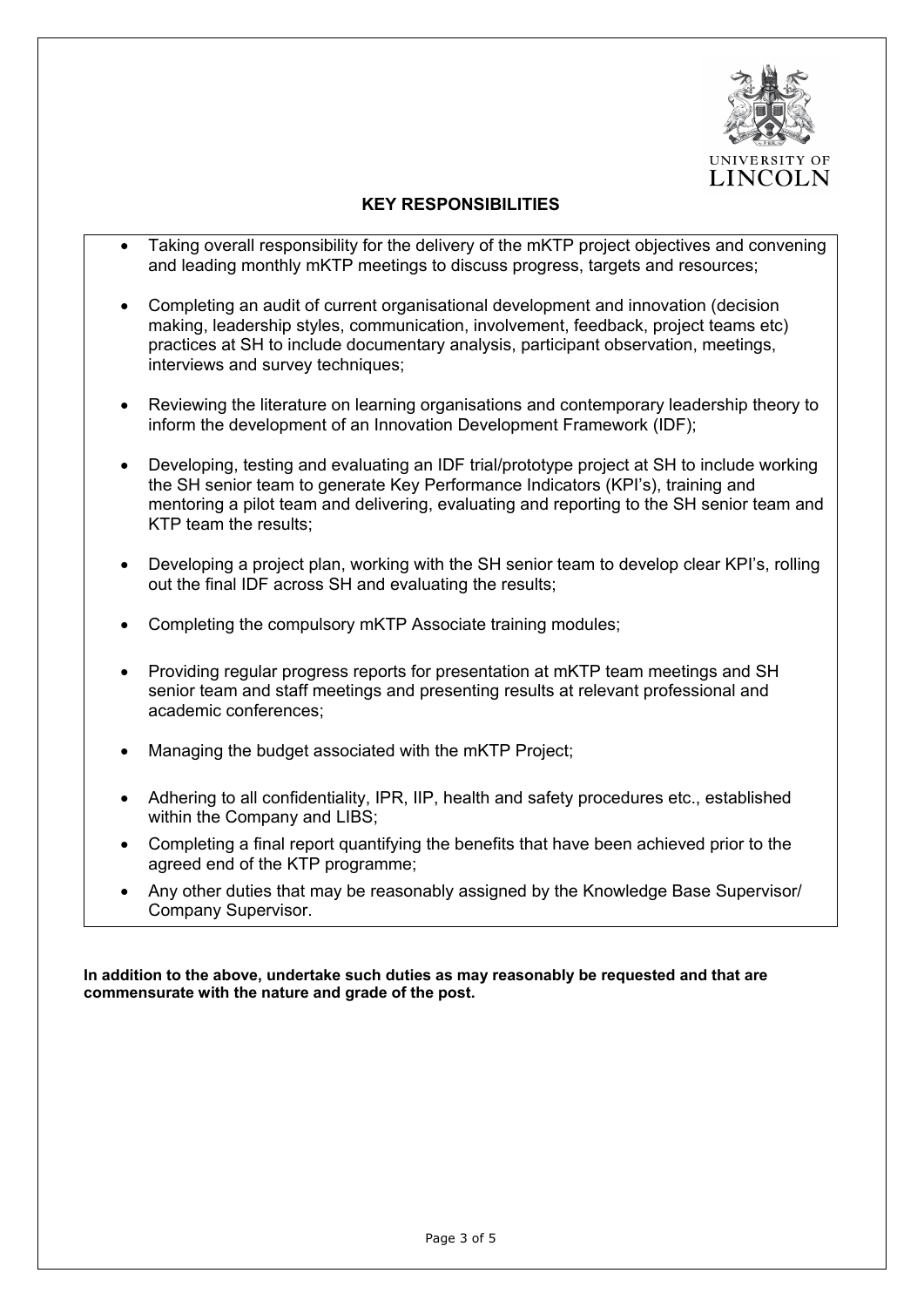

# **ADDITIONAL INFORMATION**

• The associate will be expected to deliver occasional workshops relating to the project management and outcomes to students at LIBS.

| Key working relationships/networks                                                                                                                                                                                                                       |                                                                                                                                  |  |  |  |  |  |
|----------------------------------------------------------------------------------------------------------------------------------------------------------------------------------------------------------------------------------------------------------|----------------------------------------------------------------------------------------------------------------------------------|--|--|--|--|--|
| <b>Internal</b>                                                                                                                                                                                                                                          | <b>External</b>                                                                                                                  |  |  |  |  |  |
| Streets Heaver senior managers and<br>staff<br>Lead Academic<br><b>Academic Supervisor</b><br>Other academics at LIBS/UoL<br>University of Lincoln KTP Office<br>University research and support staff<br>and undergraduate and postgraduate<br>students | Relevant professional bodies<br>$\bullet$<br>Knowledge Transfer Adviser<br>$\bullet$<br><b>Other KTP Associates</b><br>$\bullet$ |  |  |  |  |  |